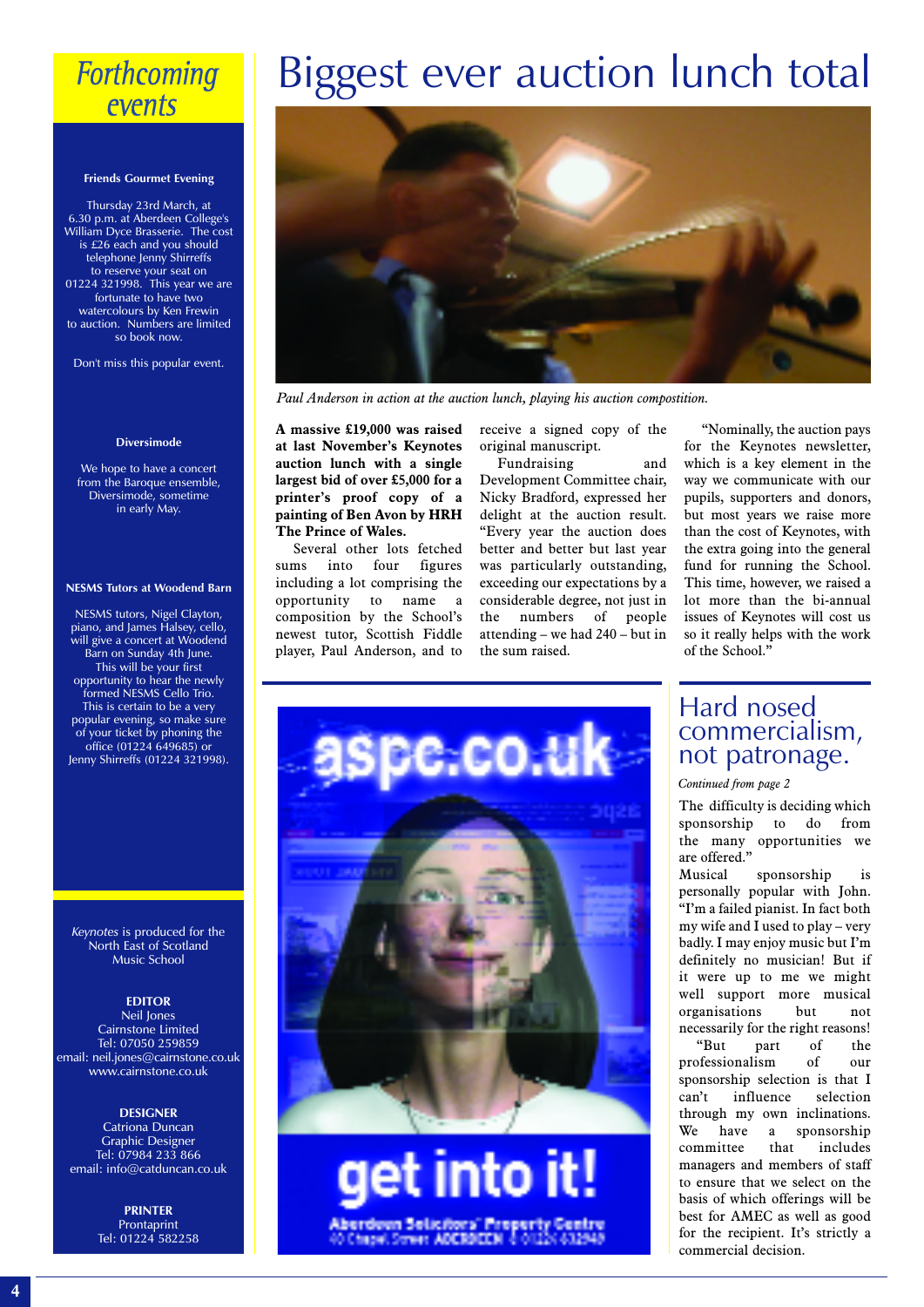

# New ensemble honours ex-tutor

**A new ensemble has been formed from French horn pupils at the School and has been named the Ifor James Horn Ensemble in honour of the School's first horn tutor, Ifor James, who died last year.**

As well as a distinguished playing career (he was appointed principal horn with the Royal Liverpool Philharmonic Orchestra at the age of 22 and was much in demand as a soloist), Ifor had a long career as a teacher. He was a Professor of Music at the Royal Academy of Music and the Royal Northern College of Music as well as Professor of Horn and Brass Chamber Music at the Staatliche Hochschule für Musik in Freiburg. He was a tutor at NESMS for 22 years and was awarded an Honorary Doctorate by The Robert Gordon University in 2004.

Well over 100 of his pupils – including several from NESMS – have become professional musicians, with 31 of them currently principal horn players with orchestras not only in England but in Germany, Switzerland, Scandinavia, the U.S.A., Canada, Australia, New Zealand and Japan. Nine are now professors at music colleges around the world, two are the principals of German music



*Proof that the members of the School's new Ifor James Horn Ensemble can play the fool as well as the horn! Pictured left to right are Joe Boyd, Fiona Wilkinson, Peter Watt and William Jamieson.*

colleges and a further six have solo careers.

"In deciding a name for the ensemble, it was entirely appropriate to remember the massive amount of good work that Ifor did, not just for NESMS, but for classical music in general," says the School's current horn tutor, Lizzie Davis. "I'm certain that Ifor's reputation as both a musician and as a teacher will have as large an influence on the ensemble's abilities as will my tuition!"

The ensemble, comprising Hannah Cheyne, Joe Boyd, William Jamieson, Olivia Rafferty, Peter Watt and Fiona Wilkinson, was formed in autumn 2005 and will be hoping to perform on stage before the end of the year. "It takes time to work up a group like this to a standard where they can perform publicly, particularly if they're not used to ensemble playing," explains Lizzie. "Even if they were rehearsing together every week it would be challenging, but only meeting

up once or twice a month makes things even harder for them. But I'm very encouraged by their passion and enthusiasm."



#### Tom Johnston 2 Hard nosed comercialism... 2 Tutor Profile 3 Auction Lunch 4 Hard nosed comercialism... 4 *Continued from page 2*

## Another royal supporter for the school

**Following the Prince of Wales's gave a personal donation at** of the School's 30th Birthday **donation of an auction lot for the Keynotes lunch, the list of people and organisations that support the School has been added to by no less than Her Majesty the Queen, who**

**Christmas time.**

"I am not exactly sure how the donation came about," said Fundraising and Development Committee chair, Nicky Bradford, "but I think that Her Majesty was made aware

celebrations and decided to help us. Usually we have to work hard to find funds, so when a cheque arrives unexpectedly, and a Royal one at that, it is a marvellous bonus."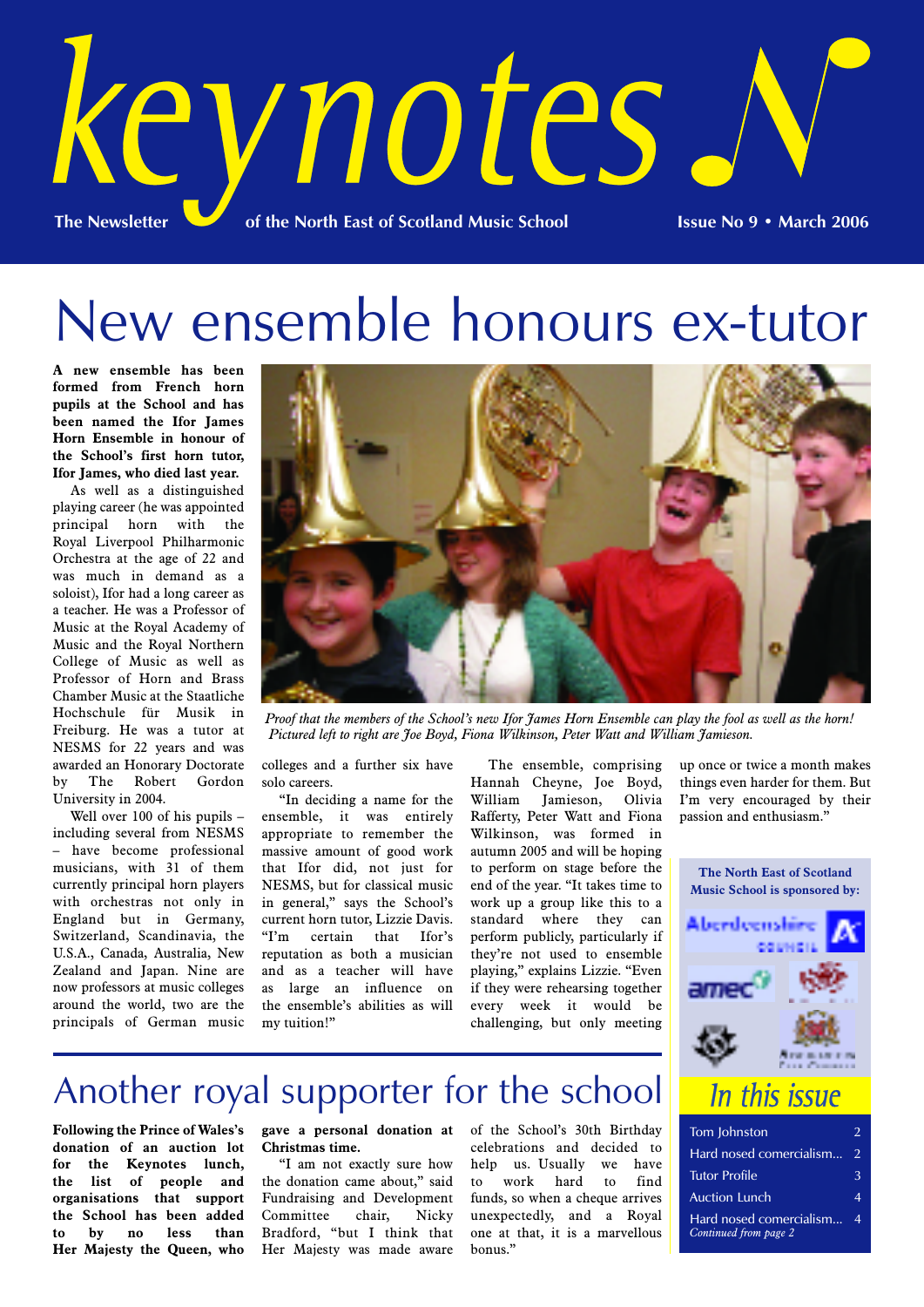## **About the School**

#### **Providing the highest standards of advanced tuition for promising musicians**

The School provides a centre where young people of outstanding musical promise can obtain tuition which is not available within their existing framework of study. Any musically talented child, student, teacher or lay person living in Scotland may apply for an audition to the School.

#### **TUITION**

Internationally acclaimed professors and teachers are brought to Aberdeen on a regular basis from all over the British Isles and Europe.

#### **COURSES**

The School offers one-to-one teaching together with occasional workshops and masterclasses. There is a close relationship with the University of Aberdeen, through the Director of Music, and also with Aberdeen City Music School in Dyce.

#### **FINANCE**

Finance is generously provided by trusts, commercial organisations and individuals. Continued support is essential in order to maintain the high quality of the teaching programme. The Administrator will be pleased to assist with all enquiries about donations, sponsorship or scholarships.

#### **FEES & SCHOLARSHIPS**

Students pay their own fees, although scholarships are available and are applied for annually. Any award is made on a balance of musical potential and financial need.

#### **DOROTHY HATELY**

Dorothy founded NESMS in 1975 with the support and encouragement of Lady Aberdeen. Thanks to Dorothy's dogged determination over the years, the School has greatly increased its teaching disciplines, tutors and pupils. Sadly, Dorothy died in 1996, before she could see the School in its own premises in Huntly Street. However, we strive to maintain the high standards she set and intend to take the School from strength to strength.

#### **NORTH EAST OF SCOTLAND MUSIC SCHOOL**

Dorothy Hately Music Centre 21 Huntly Street Aberdeen AB10 1TJ Tel/Fax: 01224 649685 email: nesms@sol.co.uk

**Chairman:** June, Marchioness of Aberdeen and Temair

**President:** Dr Neil Mackie **Administrator:** Joan Thomas

**Assistant Administrator:** Reg Pringle



Tom Johnston - 1929-2006

**We have learned with great sadness of the death of our friend and colleague, Tom Johnston. Not since the deaths of Dorothy and Ifor have we, at NESMS, felt such an acute since of loss.**

We are all aware of Tom's huge contribution to music in and around Aberdeen. The variety of ways in which he enriched the music scene as a conductor, pianist, recorder player, teacher, composer and arranger, adviser and mentor to young teachers is endless and we will always be grateful for the amount of time and energy he gave to us.

Tom Johnston - a huge contribution to music

In the years of Dorothy's failing health, Tom, as Vice Chairman of the Board of Directors, gave her his constant support. During the preparations for the move to Huntly Street and when we were left without her at the helm, he played a very large part in smoothing the transition to a new administration without her.

Although he retired from the

Board a few years ago, he continued to teach piano until very recently and took responsibility every year for the awarding of the annual scholarships. His enthusiasm for the tremendously high standards achieved by our many NESMS students was always evident.

Tom always aimed for the highest possible standards in every aspect of music in which he was involved and many of us will forever feel that we owe him a great debt.

His musical legacy, however, is only part of what we admire and remember. His humble, selfeffacing, gentle approach to all he did, coupled with a great sense of humour and respect for his fellow man made him a special person, whom we shall all miss. Jean Ward.

## Hard nosed commercialism, not patronage.



*John Pearson, director of AMEC Oil & Gas's Europe and West Africa division.*

**It would be easy to assume that sponsorship of arts organisations like NESMS is usually more patronage than hard nosed commercial decisions. But, as we found out in an interview with John Pearson, director of AMEC Oil & Gas's Europe and West Africa division, that's far from the case.**

For a company offering global engineering solutions to a wide range of clients and turning over \$1 billion per annum, the payment of sponsorship money that appears by comparison to be small change wouldn't, you might think, take a great deal of thought.

"Not so," says John Pearson. "We chose NESMS as we choose all our sponsorship opportunities for professional reasons. There are three main reasons we're involved in sponsorship at all. Firstly, we like to be a decent part of the communities in which we operate and so we support local organisations that we believe are of merit. That's as important in Aberdeen as it is in, for example, Lagos.

"Secondly, we like opportunities where we can entertain clients or potential clients. Those opportunities in a sense speak to those clients on our behalf – who we choose to support tells people about us and organisations like NESMS, which are about the development of children, give the right sort of message. We've found that people are becoming much more discerning – football, for example, no longer does it for us or our clients!

Finally, we are in a competitive labour situation. Here in the Oil & Gas division we are in a mature market where the rate of retirement is in danger of exceeding recruitment and where the people coming in don't have the experience of those leaving. And, like our clients, employees and potential employees are more discerning and want to be proud of the company they work for. They like to read about AMEC in a variety of ways and be part of a company that does the right things in their community."

A good example is AMEC's involvement with Hazlehead Academy through the Determined to Succeed initiative. The company use some of their graduates and a manager to help pupils with non-academic activities that will help the development of their life skills, such as writing cv's and interviewing techniques."They're useful things that don't take a lot of money," points out John.

"Sponsorship in one way is an easy decision – we get good value from what we do.